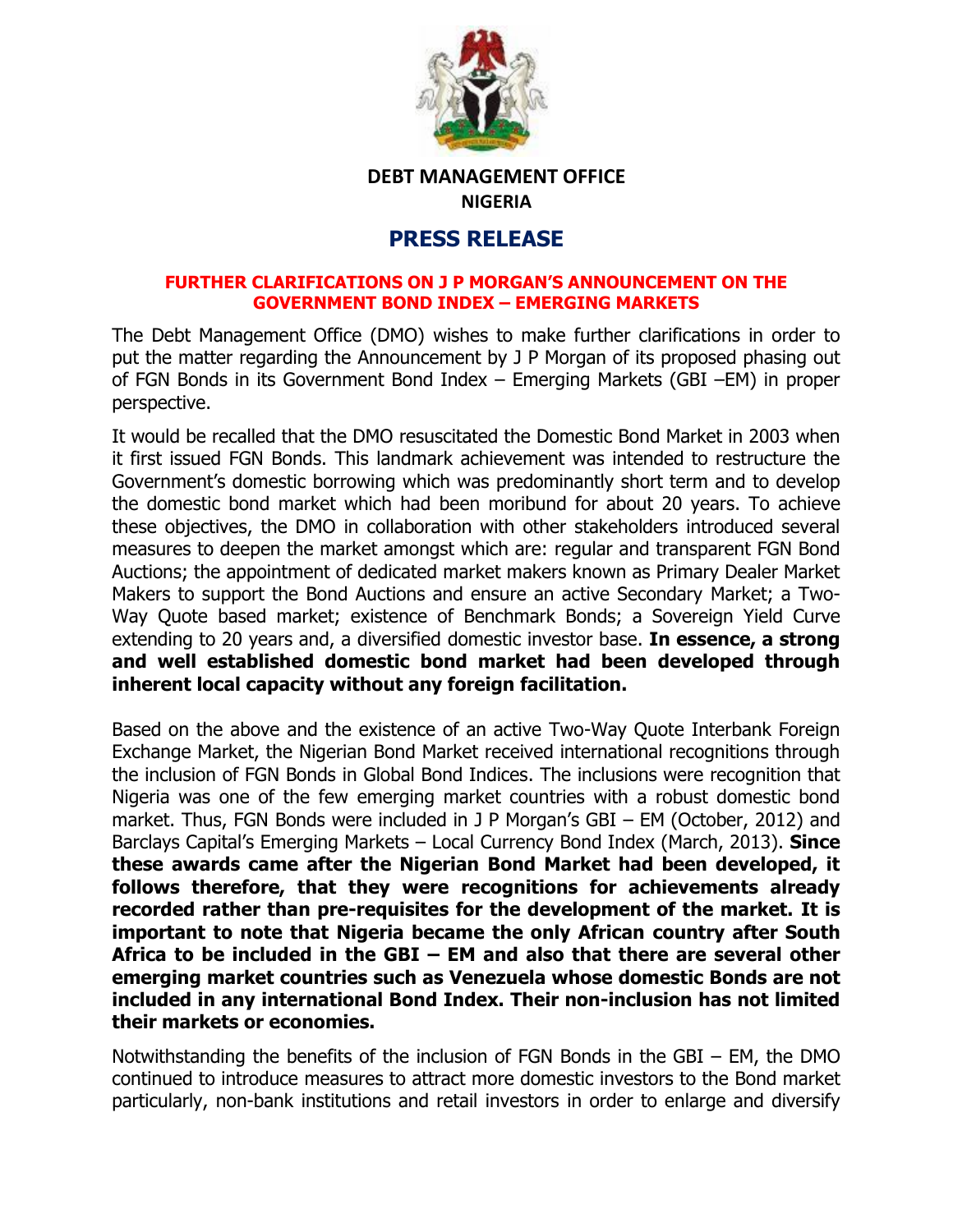the investor base. The success of these measures and previous initiatives are evidenced by:

- The high subscription levels at the FGN Bond Auctions and sustained activities in the Secondary Market in spite of external developments such as the end of the Quantitative Easing Programme of the US Federal Reserve Bank in October 2014 and the placement of Nigeria on Negative Watchlist by J P Morgan in January 2015.
- The increased participation of non-banks in the FGN Bond Markets. The following statistics are indicative of the level of diversification that has been achieved in the investor base:
	- o The share of Allotment of FGN Bonds to Pension Funds at the Auctions grew from 20.28% in 2010 to 33.35% in 2014.
	- $\circ$  The share of Non-Bank Financial Institutions in Allotments at the Auctions rose from 7.08% in 2010 to 20.93% in 2014.

The DMO is convinced that the expected reduction in foreign participation in the FGN Bond Market due to the phasing out from the GBI  $-$  EM will not impact the market adversely. Indeed, the share of Allotment at the Auctions to foreign investors dropped from 15.51% in 2013 to 3.34% in 2014, yet the markets remained stable.

**While the Announcement by J P Morgan on September 8, 2015 in which it stated that FGN Bonds in the Index will be phased out over one month starting from September 30, 2015 is unwelcome, it does not signify a downturn or collapse of the FGN Bond Market or a downgrade of the Bonds.** For this reason, the DMO wishes to make the following clarifications:

- The decision of J P Morgan (as stated in their Announcement), was based on their perception of the FX Market (not FGN Bond Markets) which they claimed **was lacking in terms of a fully functional two-way FX market and had limited transparency.** The response of the Central Bank of Nigeria (CBN) who is the agency charged with FX management has been made public.
- The phasing out of FGN Bonds from the Index **does not**:
	- o amount to a downgrade of Nigeria or FGN Bonds since J P Morgan is not a credit rating agency.
	- $\circ$  have any impact on the quality of the FGN Bonds. FGN Bonds remain **risk-free securities that are backed by the full faith and credit of the Federal Government of Nigeria and are charged upon the general assets of Nigeria.**
	- $\circ$  imply that the Bonds are no longer liquid. FGN Bonds are supported by an active Secondary Market which allows investors to buy or sell them on any business day through any of the 13 Primary Dealer Market Makers licensed by the DMO or on The Nigerian Stock Exchange where the Bonds are listed and for which purpose there is a Government Stockbroker.